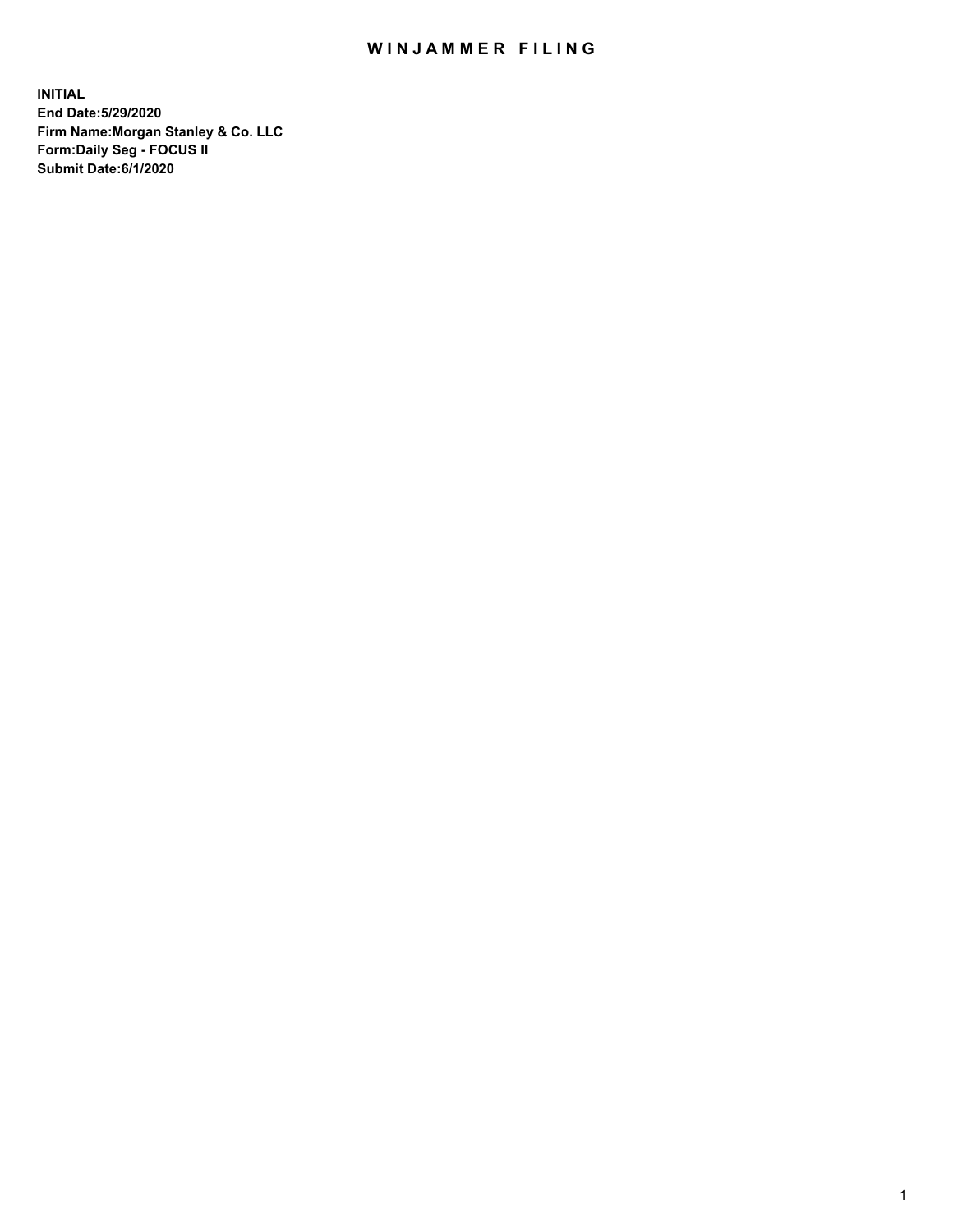**INITIAL End Date:5/29/2020 Firm Name:Morgan Stanley & Co. LLC Form:Daily Seg - FOCUS II Submit Date:6/1/2020 Daily Segregation - Cover Page**

| Name of Company                                                                                                                                                                                                                                                                                                                | Morgan Stanley & Co. LLC                               |
|--------------------------------------------------------------------------------------------------------------------------------------------------------------------------------------------------------------------------------------------------------------------------------------------------------------------------------|--------------------------------------------------------|
| <b>Contact Name</b>                                                                                                                                                                                                                                                                                                            | <b>Ikram Shah</b>                                      |
| <b>Contact Phone Number</b>                                                                                                                                                                                                                                                                                                    | 212-276-0963                                           |
| <b>Contact Email Address</b>                                                                                                                                                                                                                                                                                                   | Ikram.shah@morganstanley.com                           |
| FCM's Customer Segregated Funds Residual Interest Target (choose one):<br>a. Minimum dollar amount: ; or<br>b. Minimum percentage of customer segregated funds required:% ; or<br>c. Dollar amount range between: and; or<br>d. Percentage range of customer segregated funds required between:% and%.                         | 235,000,000<br><u>0</u><br><u>00</u><br>0 Q            |
| FCM's Customer Secured Amount Funds Residual Interest Target (choose one):<br>a. Minimum dollar amount: ; or<br>b. Minimum percentage of customer secured funds required:%; or<br>c. Dollar amount range between: and; or<br>d. Percentage range of customer secured funds required between:% and%.                            | 140,000,000<br><u>0</u><br><u>00</u><br>0 <sup>0</sup> |
| FCM's Cleared Swaps Customer Collateral Residual Interest Target (choose one):<br>a. Minimum dollar amount: ; or<br>b. Minimum percentage of cleared swaps customer collateral required:% ; or<br>c. Dollar amount range between: and; or<br>d. Percentage range of cleared swaps customer collateral required between:% and%. | 92,000,000<br><u>0</u><br>00<br>00                     |

Attach supporting documents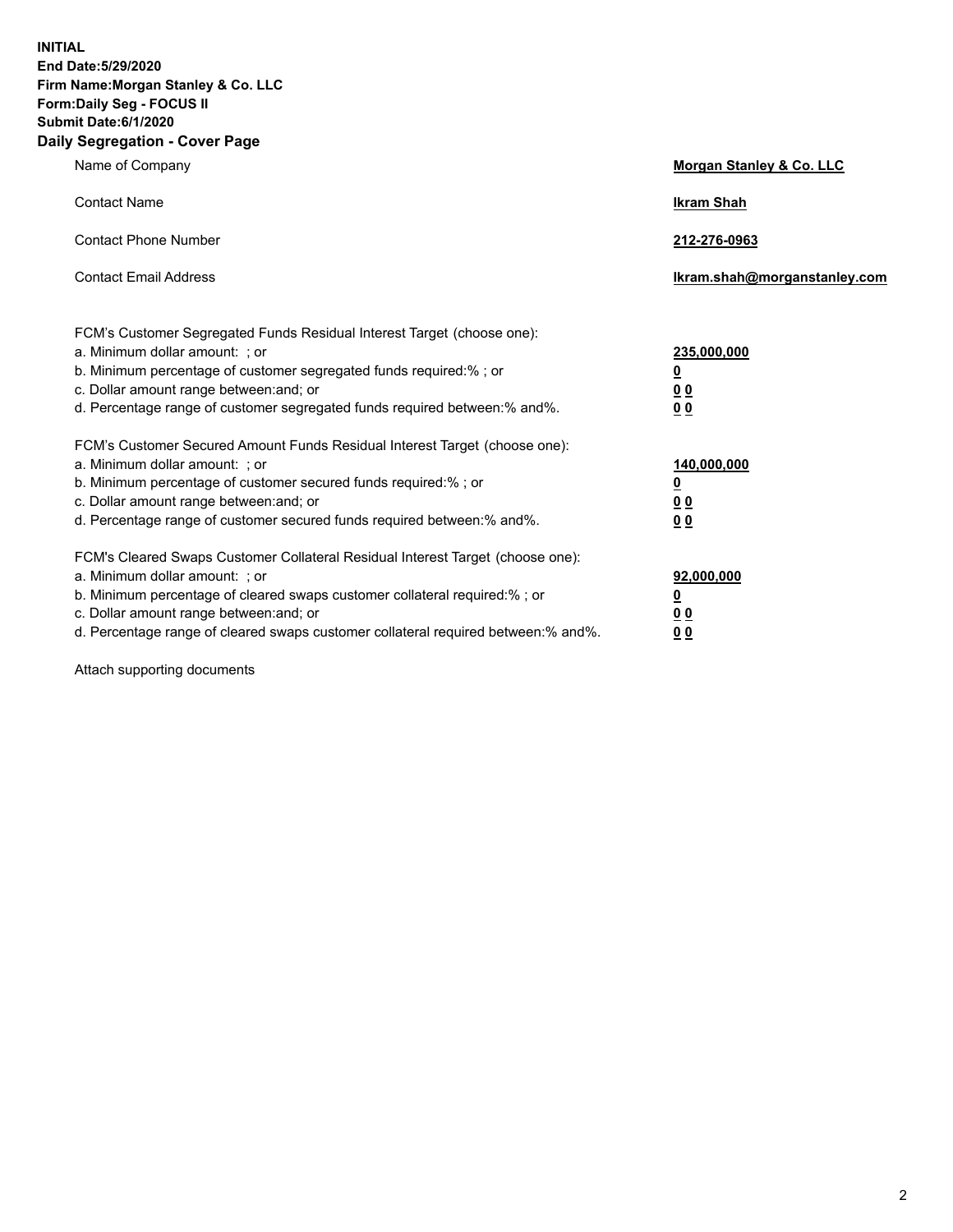|     | <b>INITIAL</b><br>End Date: 5/29/2020                                                       |                                    |
|-----|---------------------------------------------------------------------------------------------|------------------------------------|
|     | Firm Name: Morgan Stanley & Co. LLC                                                         |                                    |
|     | Form: Daily Seg - FOCUS II                                                                  |                                    |
|     | Submit Date: 6/1/2020                                                                       |                                    |
|     | <b>Daily Segregation - Secured Amounts</b>                                                  |                                    |
|     | Foreign Futures and Foreign Options Secured Amounts                                         |                                    |
|     | Amount required to be set aside pursuant to law, rule or regulation of a foreign            | $0$ [7305]                         |
|     | government or a rule of a self-regulatory organization authorized thereunder                |                                    |
| 1.  | Net ledger balance - Foreign Futures and Foreign Option Trading - All Customers             |                                    |
|     | A. Cash                                                                                     | 4,180,918,968 [7315]               |
|     | B. Securities (at market)                                                                   | 2,930,015,116 [7317]               |
| 2.  | Net unrealized profit (loss) in open futures contracts traded on a foreign board of trade   | 498,254,209 [7325]                 |
| 3.  | Exchange traded options                                                                     |                                    |
|     | a. Market value of open option contracts purchased on a foreign board of trade              | 5,819,939 [7335]                   |
|     | b. Market value of open contracts granted (sold) on a foreign board of trade                | -13,028,491 [7337]                 |
| 4.  | Net equity (deficit) (add lines 1.2. and 3.)                                                | 7,601,979,741 [7345]               |
| 5.  | Account liquidating to a deficit and account with a debit balances - gross amount           | 137,392,109 [7351]                 |
|     | Less: amount offset by customer owned securities                                            | -136,438,647 [7352] 953,462 [7354] |
| 6.  | Amount required to be set aside as the secured amount - Net Liquidating Equity              | 7,602,933,203 [7355]               |
|     | Method (add lines 4 and 5)                                                                  |                                    |
| 7.  | Greater of amount required to be set aside pursuant to foreign jurisdiction (above) or line | 7,602,933,203 [7360]               |
|     | 6.                                                                                          |                                    |
|     | FUNDS DEPOSITED IN SEPARATE REGULATION 30.7 ACCOUNTS                                        |                                    |
| 1.  | Cash in banks                                                                               |                                    |
|     | A. Banks located in the United States                                                       | 419,353,707 [7500]                 |
|     | B. Other banks qualified under Regulation 30.7                                              | 460,534,377 [7520] 879,888,084     |
|     |                                                                                             | [7530]                             |
| 2.  | Securities                                                                                  |                                    |
|     | A. In safekeeping with banks located in the United States                                   | 809,794,807 [7540]                 |
|     | B. In safekeeping with other banks qualified under Regulation 30.7                          | 0 [7560] 809,794,807 [7570]        |
| 3.  | Equities with registered futures commission merchants                                       |                                    |
|     | A. Cash<br><b>B.</b> Securities                                                             | 11,929,149 [7580]<br>$0$ [7590]    |
|     | C. Unrealized gain (loss) on open futures contracts                                         |                                    |
|     | D. Value of long option contracts                                                           | 2,012,264 [7600]<br>$0$ [7610]     |
|     | E. Value of short option contracts                                                          | 0 [7615] 13,941,413 [7620]         |
| 4.  | Amounts held by clearing organizations of foreign boards of trade                           |                                    |
|     | A. Cash                                                                                     | $0$ [7640]                         |
|     | <b>B.</b> Securities                                                                        | $0$ [7650]                         |
|     | C. Amount due to (from) clearing organization - daily variation                             | $0$ [7660]                         |
|     | D. Value of long option contracts                                                           | $0$ [7670]                         |
|     | E. Value of short option contracts                                                          | 0 [7675] 0 [7680]                  |
| 5.  | Amounts held by members of foreign boards of trade                                          |                                    |
|     | A. Cash                                                                                     | 3,555,931,872 [7700]               |
|     | <b>B.</b> Securities                                                                        | 2,120,220,309 [7710]               |
|     | C. Unrealized gain (loss) on open futures contracts                                         | 496,241,945 [7720]                 |
|     | D. Value of long option contracts                                                           | 5,819,939 [7730]                   |
|     | E. Value of short option contracts                                                          | -13,028,491 [7735] 6,165,185,574   |
|     |                                                                                             | $[7740]$                           |
| 6.  | Amounts with other depositories designated by a foreign board of trade                      | $0$ [7760]                         |
| 7.  | Segregated funds on hand                                                                    | $0$ [7765]                         |
| 8.  | Total funds in separate section 30.7 accounts                                               | 7,868,809,878 [7770]               |
| 9.  | Excess (deficiency) Set Aside for Secured Amount (subtract line 7 Secured Statement         | 265,876,675 [7380]                 |
|     | Page 1 from Line 8)                                                                         |                                    |
| 10. | Management Target Amount for Excess funds in separate section 30.7 accounts                 | 140,000,000 [7780]                 |

11. Excess (deficiency) funds in separate 30.7 accounts over (under) Management Target **125,876,675** [7785]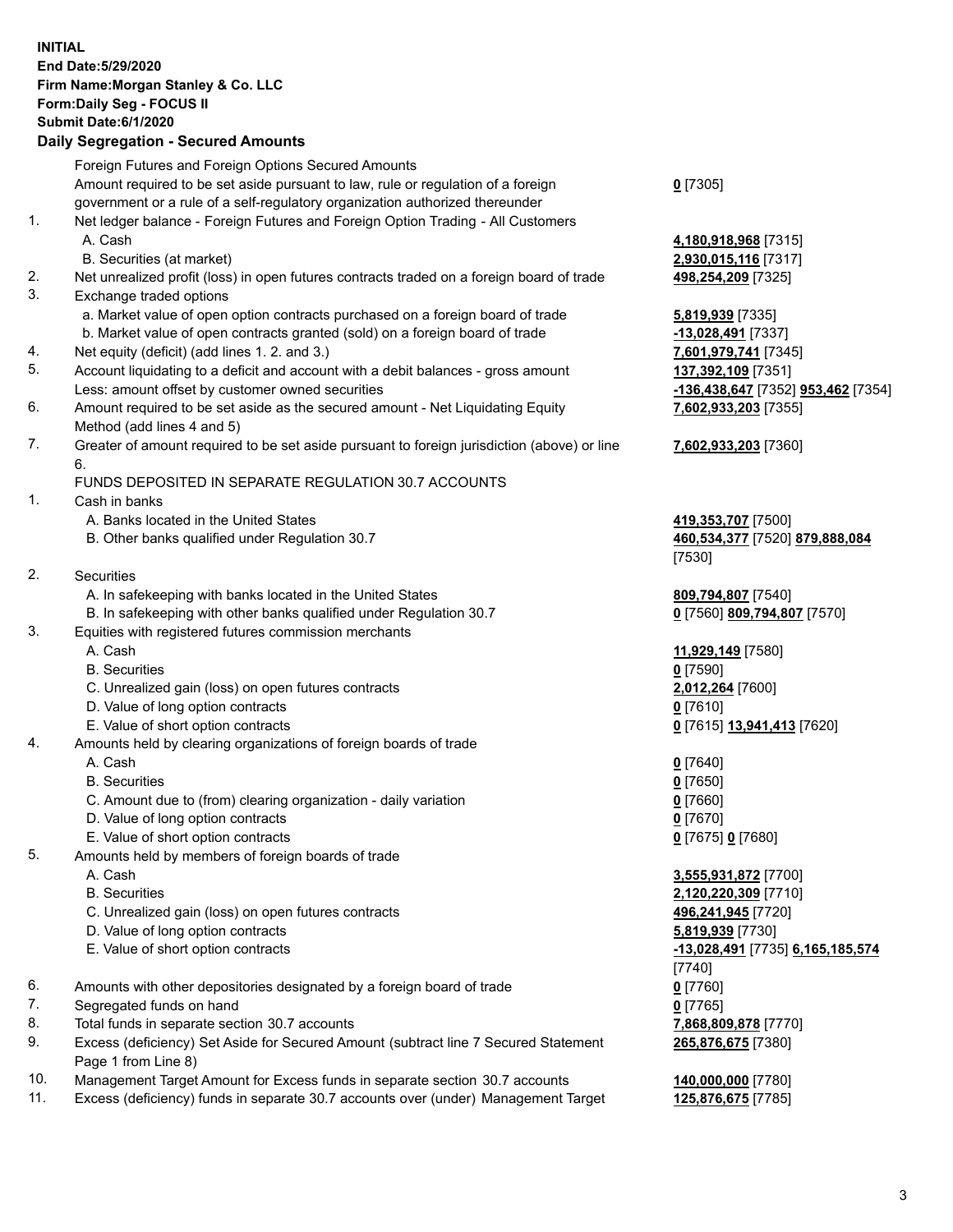**INITIAL End Date:5/29/2020 Firm Name:Morgan Stanley & Co. LLC Form:Daily Seg - FOCUS II Submit Date:6/1/2020 Daily Segregation - Segregation Statement** SEGREGATION REQUIREMENTS(Section 4d(2) of the CEAct) 1. Net ledger balance A. Cash **14,149,279,536** [7010] B. Securities (at market) **8,694,361,953** [7020] 2. Net unrealized profit (loss) in open futures contracts traded on a contract market **3,087,722,185** [7030] 3. Exchange traded options A. Add market value of open option contracts purchased on a contract market **582,149,787** [7032] B. Deduct market value of open option contracts granted (sold) on a contract market **-496,939,940** [7033] 4. Net equity (deficit) (add lines 1, 2 and 3) **26,016,573,521** [7040] 5. Accounts liquidating to a deficit and accounts with debit balances - gross amount **197,972,111** [7045] Less: amount offset by customer securities **-194,046,224** [7047] **3,925,887** [7050] 6. Amount required to be segregated (add lines 4 and 5) **26,020,499,408** [7060] FUNDS IN SEGREGATED ACCOUNTS 7. Deposited in segregated funds bank accounts A. Cash **4,578,132,510** [7070] B. Securities representing investments of customers' funds (at market) **0** [7080] C. Securities held for particular customers or option customers in lieu of cash (at market) **1,234,108,486** [7090] 8. Margins on deposit with derivatives clearing organizations of contract markets A. Cash **12,715,596,922** [7100] B. Securities representing investments of customers' funds (at market) **0** [7110] C. Securities held for particular customers or option customers in lieu of cash (at market) **7,460,253,467** [7120] 9. Net settlement from (to) derivatives clearing organizations of contract markets **523,547,393** [7130] 10. Exchange traded options A. Value of open long option contracts **582,149,787** [7132] B. Value of open short option contracts **-496,939,940** [7133] 11. Net equities with other FCMs A. Net liquidating equity **12,700,629** [7140] B. Securities representing investments of customers' funds (at market) **0** [7160] C. Securities held for particular customers or option customers in lieu of cash (at market) **0** [7170] 12. Segregated funds on hand **0** [7150] 13. Total amount in segregation (add lines 7 through 12) **26,609,549,254** [7180] 14. Excess (deficiency) funds in segregation (subtract line 6 from line 13) **589,049,846** [7190] 15. Management Target Amount for Excess funds in segregation **235,000,000** [7194]

16. Excess (deficiency) funds in segregation over (under) Management Target Amount Excess

**354,049,846** [7198]